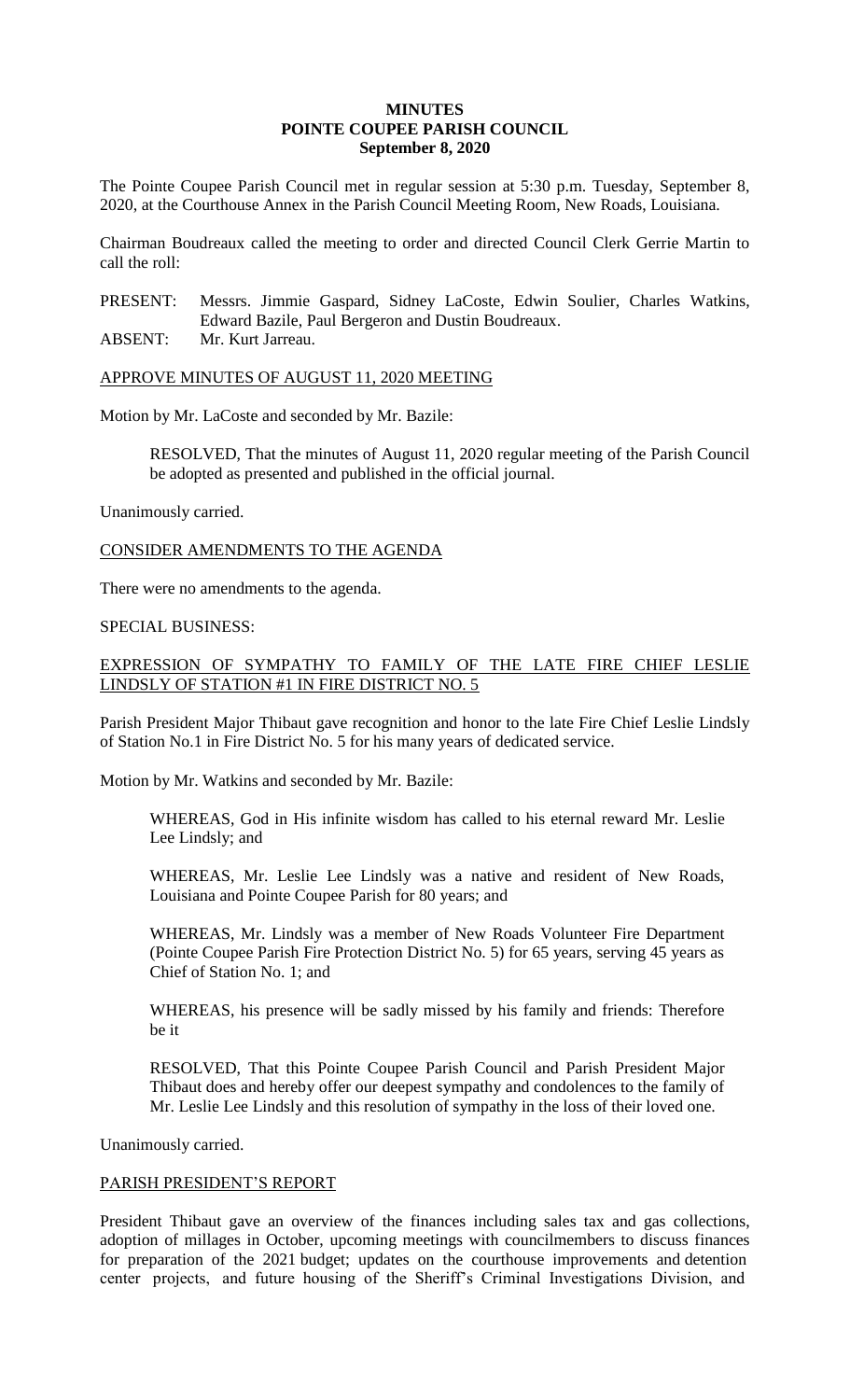### September 8, 2020 2

proposed funding for additional projects in the parish; employed a part-time equipment operator; and presented the councilmembers with copies of the Louisiana parish level analysis COVID-19 impact for Pointe Coupee Parish, prepared by the Center for Planning Excellence. In closing, he responded to questions from councilmembers.

#### PUBLIC COMMENTS

There were no public comments.

PUBLIC HEARING ON AN INTRODUCED PROPOSED ORDINANCE TO AMEND AND REENACT SECTION 16-42 OF ARTICLE IV OF CHAPTER 16 OF THE POINTE COUPEE PARISH CODE OF ORDINANCES, PERTAINING TO NOISE; AND TO OTHERWISE PROVIDE WITH RESPECT THERETO, AND THEREAFTER, DISCUSSION & CONSIDERATION OF THE ADOPTION

A hearing to obtain public input to a proposed ordinance to amend and reenact Section 16-42 of Article IV of Chapter 16 of the Pointe Coupee Parish Code of Ordinances, pertaining to noise; and to otherwise provide with respect thereto was conducted at 5:50 p.m., Tuesday, September 8, 2020 at the Parish Council Meeting Room, Courthouse Annex, 160 East Main Street, New Roads, Louisiana.

Mr. Frank Jarreau of 3235 Oakland Road at Lakeland voiced complaints about the disturbance of loud noise from vehicles traveling on the road in front of his residence.

Chairman Boudreaux commented on additional changes made by adding a table to include decibel readings to the ordinance.

There were no objections received orally or written to the ordinance.

Motion by Mr. Boudreaux and seconded by Mr. Watkins:

RESOLVED, That the amendments to a proposed ordinance to amend and reenact Section 16-42 of Article IV of Chapter 16 of the Pointe Coupee Parish Code of Ordinances, pertaining to noise; and to otherwise provide with respect thereto be accepted by the Pointe Coupee Parish Council.

The Chairman called for a roll call vote that resulted as follows:

YEAS: Messrs. Gaspard, LaCoste, Soulier, Watkins, Bazile, Bergeron and Boudreaux. NAYS: None.

ABSENT: Mr. Jarreau.

On a vote of 7-0-1, the motion carried.

Motion by Mr. Bergeron and seconded by Mr. Bazile:

RESOLVED, That a proposed ordinance to amend and reenact Section 16-42 of Article IV of Chapter 16 of the Pointe Coupee Parish Code of Ordinances, pertaining to noise; and to otherwise provide with respect thereto be adopted with amendments by the Pointe Coupee Parish Council.

The Chairman called for a roll call vote that resulted as follows:

YEAS: Messrs. Bergeron, Bazile, Watkins, Soulier, LaCoste, Gaspard and Boudreaux.

NAYS: None.

ABSENT: Mr. Jarreau.

On a vote of 7-0-1, the motion carried.

#### BOARD OF REVIEW FOR ASSESSMENT

The Pointe Coupee Parish Council met at 6:01 p.m. as a Board of Review to hear complaints and/or protests as to the value of property for parish assessment purposes.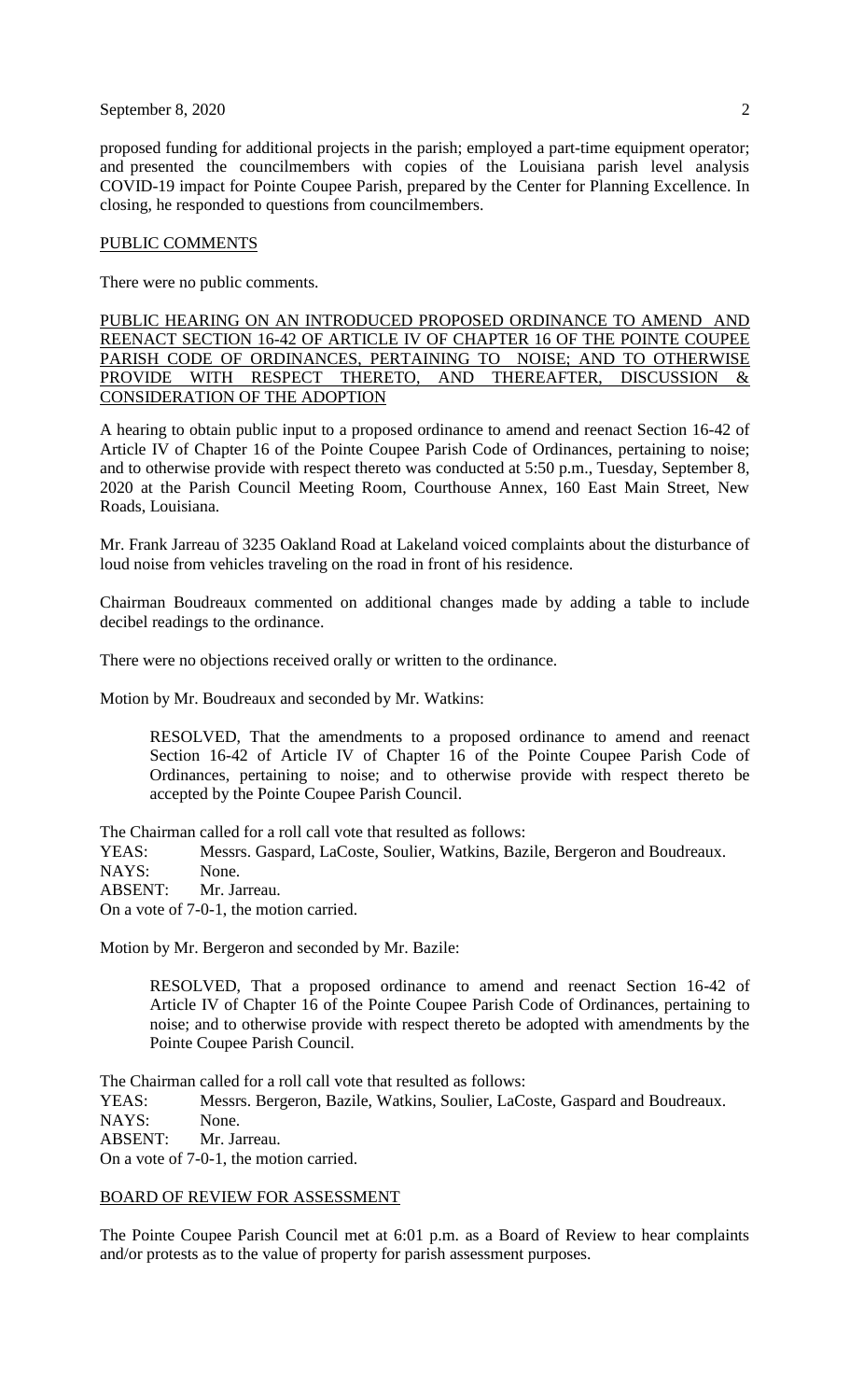Mr. Auguste Bondy reported on the Notice of Appeal Request forms filed by A A Bondy Properties, LLC requesting the assessments on their properties be reduced by 50% per each lot.

Parish Assessor James "Jimmy" Laurent, Jr. gave an overview of the assessments for 2020, including the assessments of Mr. Bondy's properties. Documents were given to councilmembers for their review.

Motion by Mr. Bazile and seconded by Mr. Watkins:

RESOLVED, That the appraisal of assessment of properties, rules and regulations in the parish as presented by the Assessor be accepted.

The Chairman called for a roll call vote that resulted as follows:

YEAS: Messrs. Gaspard, LaCoste, Soulier, Watkins, Bazile, Bergeron and Boudreaux. NAYS: None.

ABSENT: Mr. Jarreau.

On a vote of 7-0-1, the motion carried.

INTRODUCTION OF ORDINANCE(S):

## A PROPOSED ORDINANCE TO AMEND CHAPTER 16, ARTICLE II OF THE POINTE COUPEE PARISH CODE OF ORDINANCES, PERTAINING TO GRASS, NOXIOUS WEEDS, DEBRIS AND TRASH; AND OTHERWISE PROVIDE WITH RESPECT THERETO (PUBLIC HEARING OCTOBER 13, 2020)

### NOTICE OF INTRODUCTION OF ORDINANCE AND PUBLIC HEARING

NOTICE IS HEREBY GIVEN that a proposed ordinance to amend Chapter 16, Article II of the Pointe Coupee Parish Code of Ordinances, pertaining to grass, noxious weeds, debris and trash; and to otherwise provide with respect thereto has been introduced before the Pointe Coupee Parish Council, and that a public hearing will be held relative thereto at 5:30 p.m., Tuesday, October 13, 2020 at the Parish Council Meeting Room, Courthouse Annex, 160 East Main Street, New Roads, Louisiana, after which said ordinance may be considered for adoption. All interested persons are urged to attend.

# A PROPOSED ORDINANCE TO ENACT CHAPTER 25, OF THE POINTE COUPEE PARISH CODE OF ORDINANCES, PERTAINING TO MOBILE HOME PARKS; AND TO OTHERWISE PROVIDE WITH RESPECT THERETO (PUBLIC HEARING OCTOBER 13, 2020)

# NOTICE OF INTRODUCTION OF ORDINANCE AND PUBLIC HEARING

NOTICE IS HEREBY GIVEN that a proposed ordinance to enact Chapter 25 of the Pointe Coupee Parish Code of Ordinances, pertaining to mobile home parks; and to otherwise provide with respect thereto has been introduced before the Pointe Coupee Parish Council, and that a public hearing will be held relative thereto at 5:30 p.m., Tuesday, October 13, 2020 at the Parish Council Meeting Room, Courthouse Annex, 160 East Main Street, New Roads, Louisiana, after which said ordinance may be considered for adoption. All interested persons are urged to attend.

## A PROPOSED ORDINANCE TO AMEND THE POINTE COUPEE PARISH CODE OF ORDINANCES, PERTAINING TO TRAIL RIDES IN THE PARISH; AND TO OTHERWISE PROVIDE WITH RESPECT THERETO (PUBLIC HEARING OCTOBER 13, 2020)

# NOTICE OF INTRODUCTION OF ORDINANCE AND PUBLIC HEARING

NOTICE IS HEREBY GIVEN that a proposed ordinance to amend the Pointe Coupee Parish Code of Ordinances, pertaining to trail rides in the parish; and to otherwise provide with respect thereto has been introduced before the Pointe Coupee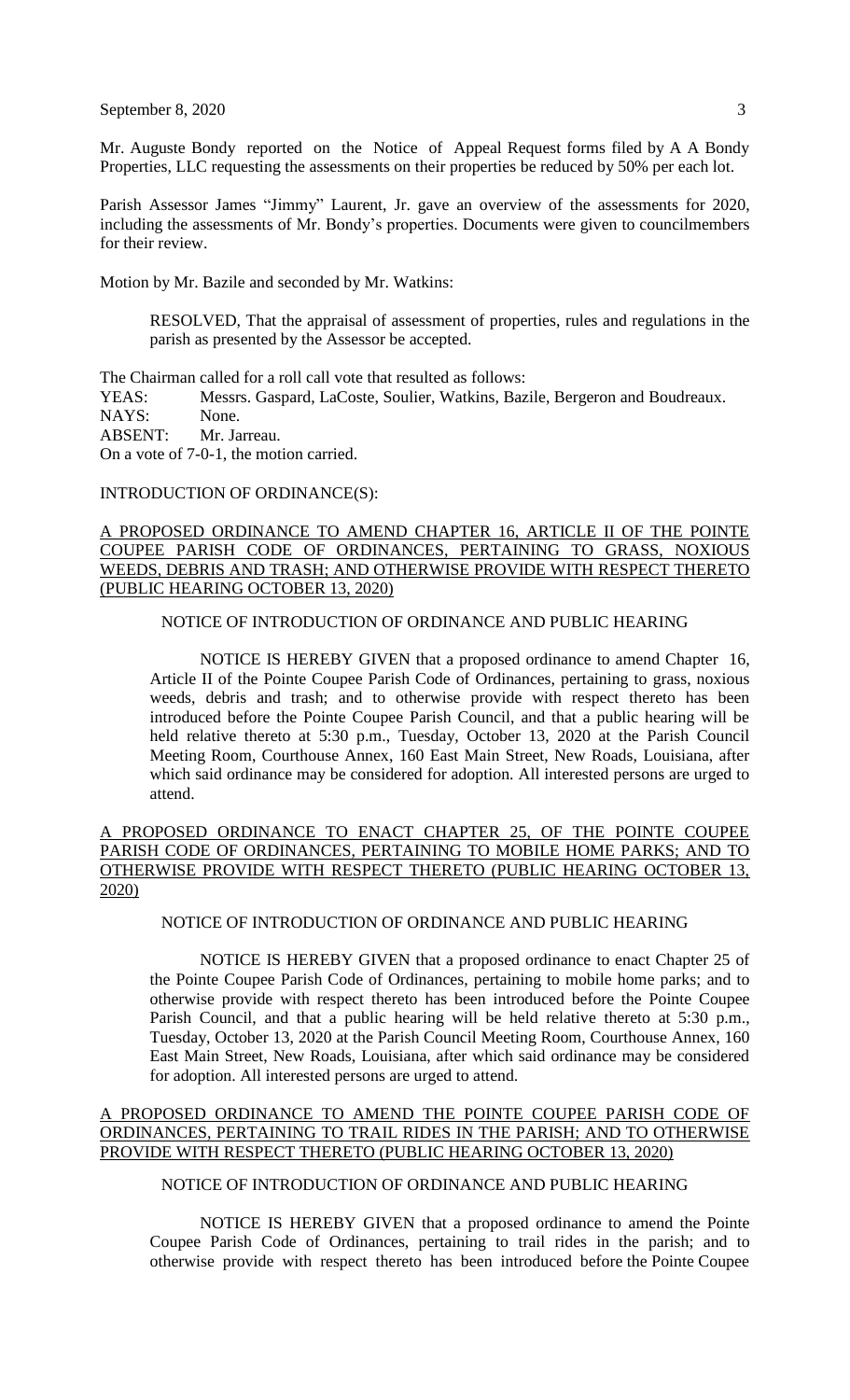Parish Council, and that a public hearing will be held relative thereto at 5:30 p.m., Tuesday, October 13, 2020 at the Parish Council Meeting Room, Courthouse Annex, 160 East Main Street, New Roads, Louisiana, after which said ordinance may be considered for adoption. All interested persons are urged to attend.

A PROPOSED ORDINANCE TO AMEND AND REENACT SECTION 22-8 OF ARTICLE III OF CHAPTER 22 OF THE POINTE COUPEE PARISH CODE OF ORDINANCES, PERTAINING TO FEES FOR MINOR, STANDARD, MAJOR AND VARIANCES FOR PLATS RELATIVE TO SUBDIVISIONS; AND TO OTHERWISE PROVIDE WITH RESPECT THERETO (PUBLIC HEARING OCTOBER 13, 2020)

#### NOTICE OF INTRODUCTION OF ORDINANCE AND PUBLIC HEARING

NOTICE IS HEREBY GIVEN that a proposed ordinance to amend and reenact Section 22-8 of Article III of Chapter 22 of the Pointe Coupee Parish Code of Ordinances, pertaining to fees for minor, standard, major and variances for plats relative to subdivisions; and to otherwise provide with respect thereto has been introduced before the Pointe Coupee Parish Council, and that a public hearing will be held relative thereto at 5:30 p.m., Tuesday, October 13, 2020 at the Parish Council Meeting Room, Courthouse Annex, 160 East Main Street, New Roads, Louisiana, after which said ordinance may be considered for adoption. All interested persons are urged to attend.

#### RESOLUTION(S):

## AUTHORIZE PRESIDENT TO SIGN A GRANT APPLICATION WITH LA DOTD FOR THE COUNCIL ON AGING TRANSPORTATION PROGRAM

Motion by Mr. Bazile and seconded by Mr. Gaspard:

Resolution authorizing the filing of an application with the Louisiana Department of Transportation and Development for a grant under 49 CFR 5311, Formula Grant for Rural Areas and/or 49 CFR 5339, Grants for Bus and Bus Facility Program.

WHEREAS, the Secretary of Transportation and Development is authorized to make grants for mass transportation projects; and

WHEREAS, the contract for financial assistance will impose certain obligations upon the applicant, including the provisions by it of the local share of project costs; and

WHEREAS, it is required by Louisiana Department of Transportation and Development in accord with the provisions of Title VI of the Civil Rights Act of 1964, that in connection with the filing of an application for assistance that it will comply with Title VI of the Civil Rights Act of 1964 and the U. S. Department of Transportation requirements thereunder; and

WHEREAS, it is the goal of the Applicant that minority business enterprise be utilized to the fullest extent possible in connection with this project, and the definitive procedures shall be established and administered to ensure that minority businesses shall have the maximum feasible opportunity to compete for contracts when procuring construction contracts, supplies, equipment, or consultant and other services: Therefore be it

RESOLVED by Pointe Coupee Parish:

1. That the Parish President is authorized to execute and file an application on behalf of Pointe Coupee Parish with the Louisiana Department of Transportation and Development, to aid in the financing of operating and/or capital assistance projects pursuant to the FTA transit programs.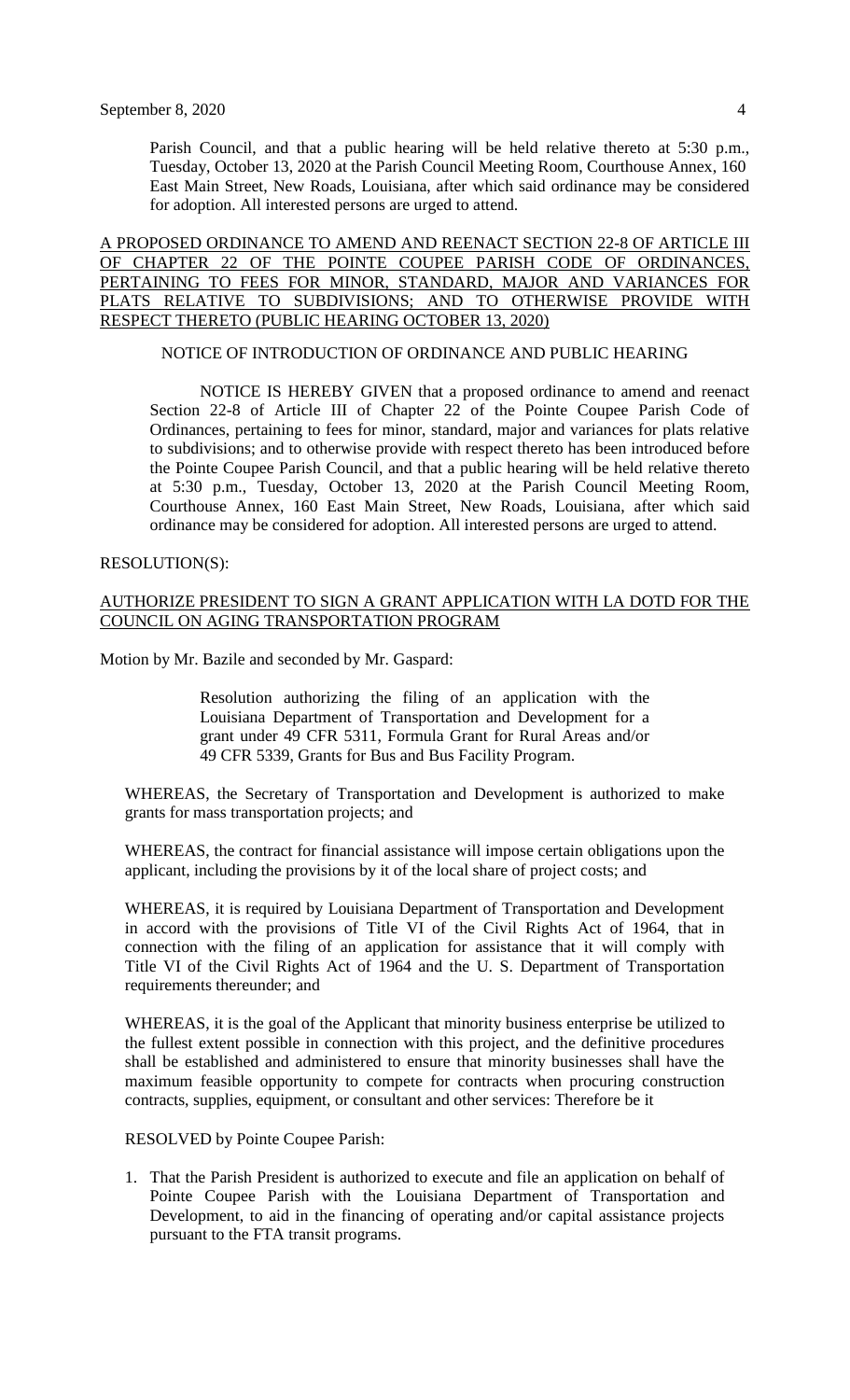- 2. That the Parish President is authorized to execute and file with such applications an assurance or any other document required by the Louisiana Department of Transportation and Development effectuating the purposes of Title VI of the Civil Rights Act of 1964, as amended.
- 3. That the Parish President is authorized to furnish such additional information as the Louisiana Department of Transportation and Development may require in connection with the application or the project.
- 4. That the Parish President is authorized to set forth and execute affirmative minority business policies in connection with the project's procurement needs.
- 5. That the Parish President is authorized to execute grant contract agreements on behalf of Pointe Coupee Parish with the Louisiana Department of Transportation and Development for aid in the financing of the operating or capital assistance projects.
- 6. This resolution is applicable for a period of one year unless revoked by the governing body and copy of such revocation shall be furnished to the Louisiana Department of Transportation and Development.

Unanimously carried.

# APPROVE ANNUAL CERTIFICATION OF COMPLIANCE WITH OFF-SYSTEM BRIDGE REPLACEMENT PROGRAM

Motion by Mr. Bazile and seconded by Mr. Watkins:

# ANNUAL CERTIFICATION OF COMPLIANCE WITH STATE OF LOUISIANA OFF-SYSTEM BRIDGE REPLACEMENT PROGRAM

WHEREAS, the Code of Federal Regulations as enacted by the United States Congress mandates that all structures defined as bridges located on all public roads shall be inspected, rated for safe load capacity and posted in accordance with the National Bridge Inspection Standards and that an inventory of these bridges be maintained by each State; and

WHEREAS, the responsibility to inspect, rate and load post those bridges under the authority of Pointe Coupee Parish in accordance with those Standards as delegated by the Louisiana Department of Transportation and Development to Pointe Coupee Parish: Therefore be it

RESOLVED, That the governing authority of Pointe Coupee Parish (herein referred to as the Parish) that the Parish in regular meeting assembled does hereby certify to the Louisiana Department of Transportation and Development (herein referred to as the DOTD) that for the period 1 October 2020 through 30 September 2021:

1. The Parish has performed all interim inspections on all parish owned or maintained bridges in accordance with the National Bridge Inspection Standards.

2. All bridges owned or maintained by the Parish have been structurally analyzed and rated by the Parish as to the safe load capacity in accordance with AASHTO Manual for Maintenance Inspection of Bridges. The load posting information that has been determined by the LA DOTD for all bridges where the maximum legal load under the operating rating as determined above has been critically reviewed by the Parish. Load posting information has been updated by the Parish to reflect all structural ratings.

3. All Parish owned or maintained bridges which required load posting or closing are load posted or closed in accordance with the table in the DOTD Engineering Directives and Standards Manual Directive No. 1.1.1.8. All DOTD supplied load posting information concerning a bridge has been critically reviewed by the Parish Engineer prior to load posting.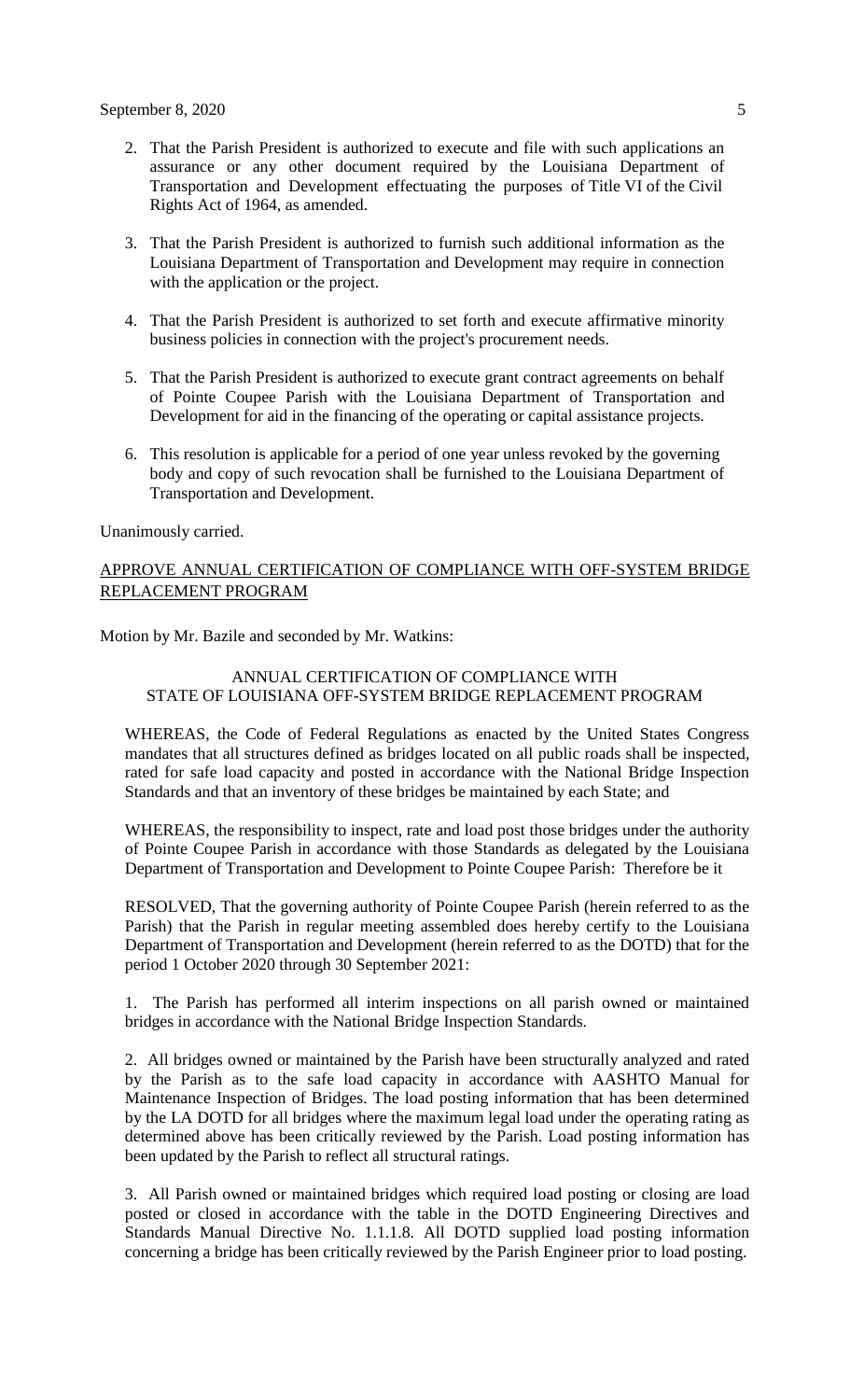4. All bridges owned or maintained by the Parish are shown on the attached list in the format specified by the DOTD. Correction to data supplies to the Parish by the LA DOTD are noted.

These stipulations are prerequisites to participation by the Parish in the Off-System Bridge Replacement Program.

Unanimously carried.

# ASSUME RESPONSIBILITY & LIABILITY FOR INSPECTIONS CONDUCTED BY FIRE PROTECTION DISTRICT NO. 4 FIRE PREVENTION BUREAU

Motion by Mr. Soulier and seconded by Mr. Bazile:

Assuming responsibility and liability for inspections conducted by the Fire Protection District No. 4 Fire Prevention Bureau

WHEREAS, the Parish of Pointe Coupee, does hereby find as follows:

WHEREAS, the Parish of Pointe Coupee created the Fire Protection District No. 4 Fire Prevention Bureau to conduct fire safety inspections within Fire Protection District No. 4 in Pointe Coupee Parish; and

WHEREAS, the Fire Protection District No. 4 Fire Prevention Bureau was created in pursuit to Louisiana RS 40:1563.

NOW, THEREFORE, BE IT RESOLVED, That the Parish of Pointe Coupee assumes all responsibility and liability for and releases the Louisiana Office of State Fire Marshal and any other State entity from responsibility or liability for those inspections performed by Fire Protection District No. 4 Fire Prevention Bureau, or the consequences thereof, within Fire Protection District No. 4 in Pointe Coupee Parish.

Unanimously carried.

## APPROVAL TO NAME A PRIVATE ROAD LAWS LANE OFF OF OAKLAND ROAD AT LAKELAND FOR E-911 PURPOSES

Motion by Mr. Soulier and seconded by Mr. Bergeron:

RESOLVED, That a private road be named Laws Lane located off of Oakland Road at Lakeland for E-911 purposes be approved.

Unanimously carried.

## AUTHORIZE THE PRESIDENT TO AWARD CONTRACT AGREEMENT; AND APPROVAL THE PARISH WILL COMMIT ALL FUNDS IN EXCESS OF STATE FUNDS NECESSARY TO COMPLETE THE PCP COURTHOUSE ANNEX NO. 2 RESTORATION PROJECT

Motion by Mr. Gaspard and seconded by Mr. LaCoste:

RESOLVED, That the Parish President, Major Thibaut, be authorized to award the contract agreement between the Pointe Coupee Parish Government and Capitol Construction, LLC of Baton Rouge, Louisiana for the low base bid in the amount of \$388,500.00, Alternate No. 1 in the amount of \$38,000.00, Alternate No. 2 in the amount of \$8,500.00, and Alternate No. 3 in the amount of \$17,500.00 for a total amount of \$452,500.00 for Planning and Construction, Courthouse Annex Renovations and Improvements Project 50-J-39-19-01, pending concurrence from LA Division of Administration, Office of Facility Planning and Control; and

BE IT RESOLVED further, That the Pointe Coupee Parish Government will commit all funds in excess of state funds necessary to complete said project.